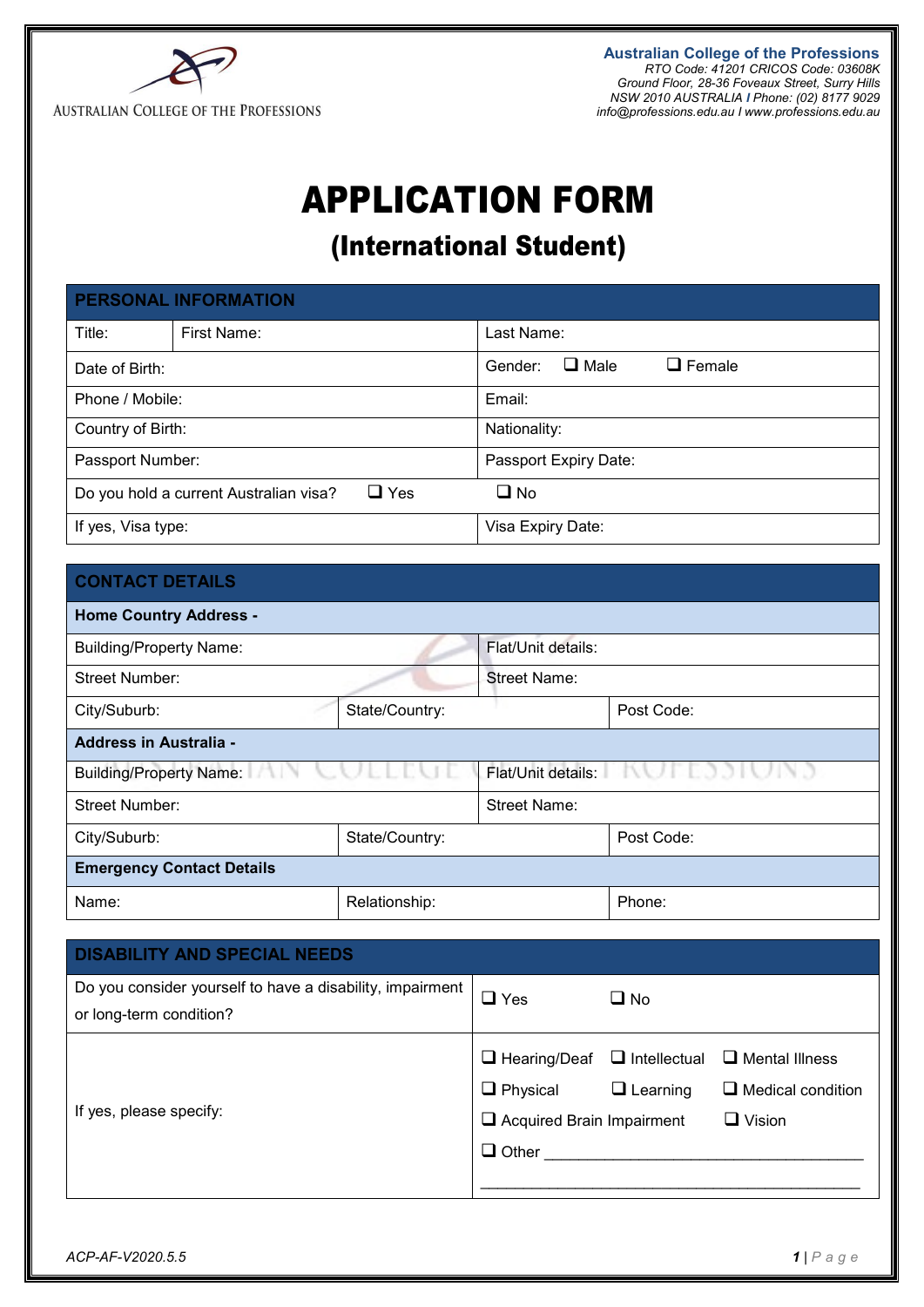

#### **AUSTRALIAN COLLEGE OF THE PROFESSIONS**

**Australian College of the Professions** *RTO Code: 41201 CRICOS Code: 03608K Ground Floor, 28-36 Foveaux Street, Surry Hills NSW 2010 AUSTRALIA I Phone: (02) 8177 9029 [info@professions.edu.au](mailto:info@professions.edu.au) I [www.professions.edu.au](http://www.professions.edu.au/)*

| <b>ENGLISH LANGUAGE PROFICIENCY</b>                          |                                  |             |                 |                   |
|--------------------------------------------------------------|----------------------------------|-------------|-----------------|-------------------|
| How well do you speak English?                               | $\Box$ Very well                 | $\Box$ Well | $\Box$ Not well | $\Box$ Not at all |
|                                                              | <b>Test Name</b><br>$\Box$ IELTS | Score       | Date            |                   |
| Do you have IELTS / TOEFL / PTE / Other (specify)<br>scores? | $Q$ PTE                          |             |                 |                   |
|                                                              | <b>Q</b> TOEFL                   |             |                 |                   |
|                                                              | <b>Placement Test</b><br>ا اے،   |             |                 |                   |

| <b>ACADEMIC RECORDS</b> |                         |                |  |  |  |
|-------------------------|-------------------------|----------------|--|--|--|
| Qualification           | <b>Institution Name</b> | Year Completed |  |  |  |
|                         |                         |                |  |  |  |
|                         |                         |                |  |  |  |
|                         |                         |                |  |  |  |

| <b>COURSES OFFERED</b>                                                   |                        |
|--------------------------------------------------------------------------|------------------------|
| Course Code (CRICOS Code)                                                | Duration<br>(in weeks) |
| □ BSB50420 DIPLOMA OF LEADERSHIP AND MANAGEMENT (104330F)                | 78                     |
| □ BSB60420 ADVANCED DIPLOMA OF LEADERSHIP AND MANAGEMENT (106377H)       | 52                     |
| □ SIT40516 CERTIFICATE IV IN COMMERCIAL COOKERY (0100407)                | 78                     |
| $\Box$ SIT50416 DIPLOMA OF HOSPITALITY MANAGEMENT (012563H)              | 52                     |
| CHC30121 CERTIFICATE III IN EARLY CHILDHOOD EDUCATION AND CARE (108495H) | 52                     |
| □ CHC50121 DIPLOMA OF EARLY CHILDHOOD EDUCATION AND CARE (108494J)       | 52                     |
| □ FNS40217 CERTIFICATE IV IN ACCOUNTING AND BOOKKEEPING (0102007)        | 52                     |
| □ FNS50217 DIPLOMA OF ACCOUNTING (0102006)                               | 73                     |
| □ CHC33015 CERTIFICATE III IN INDIVIDUAL SUPPORT (103195E)-Ageing        | 26                     |
| □ CHC33015 CERTIFICATE III IN INDIVIDUAL SUPPORT (103195E)-Disability    | 26                     |
| □ CHC43015 CERTIFICATE IV IN AGEING SUPPORT (103194F)                    | 78                     |
| □ CHC53315 DIPLOMA OF MENTAL HEALTH (103196D)                            | 78                     |
| □ ICT40120 CERTIFICATE IV IN INFORMATION TECHNOLOGY (105966F)            | 52                     |
| □ ICT50220 DIPLOMA OF INFORMATION TECHNOLOGY (105967E)                   | 78                     |
| □ ICT60220 ADVANCED DIPLOMA OF INFORMATION TECHNOLOGY (105968D)          | 78                     |
| Do you want to pay more than 50% upfront fee?<br>Yes<br>П<br>$\Box$      | No                     |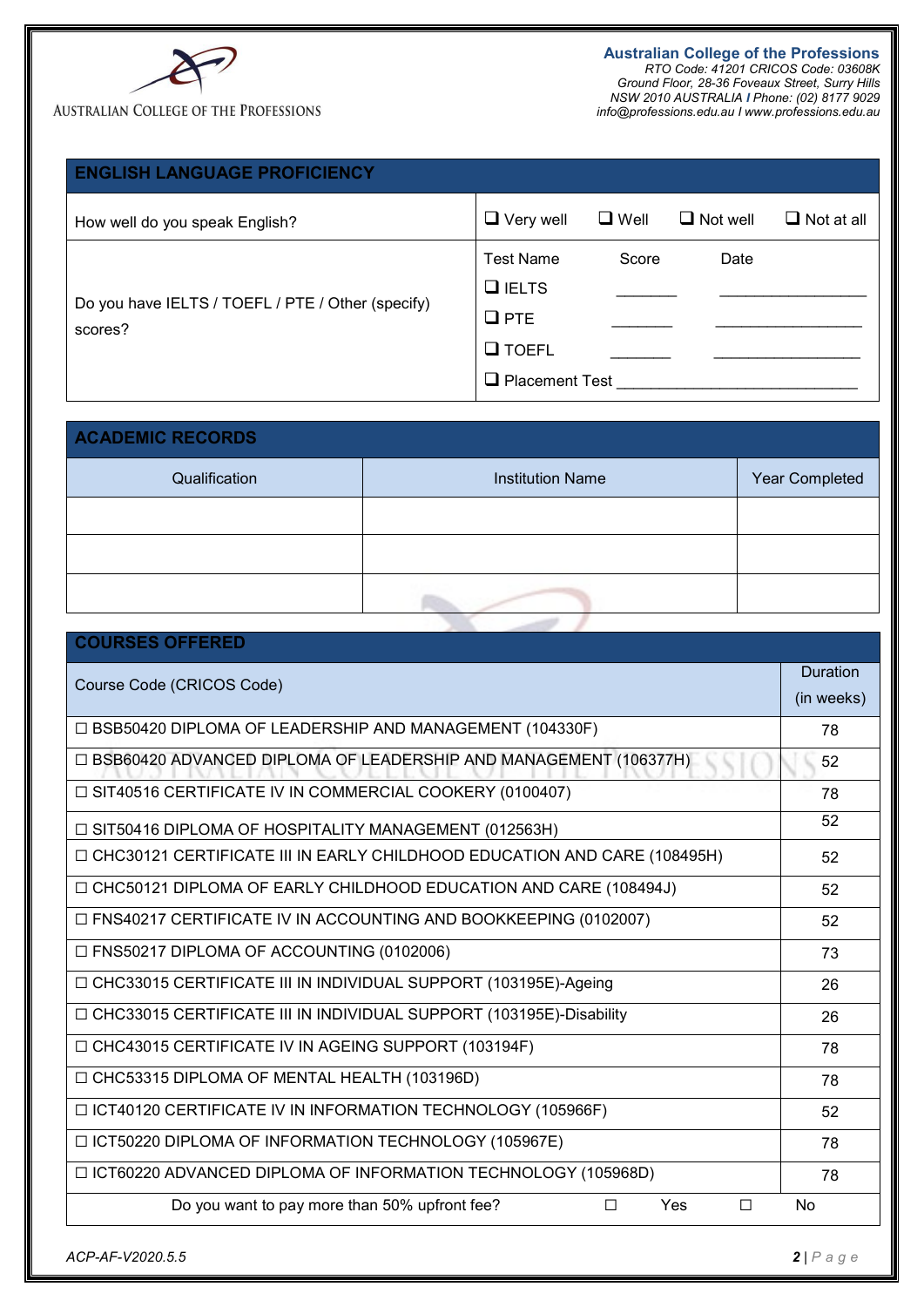| <b>COURSE START DATE</b><br>$\Box$ Feb<br>$\Box$ April<br>$\Box$ May<br>$\Box$ July<br>$\Box$ Oct<br>$\Box$ Jan<br>$\Box$ Aug<br>Year 20<br>Nov<br><b>RECOGNITION OF PRIOR LEARNING (RPL)</b><br>$\square$ Yes<br>$\square$ No<br>Do you wish to apply for Recognition of Prior Learning?<br>Learners applying for RPL need to submit certified<br>If yes, you will be contacted to discuss this further.<br>copies of transcripts in support of their application.<br>Application Charge applicable.<br><b>Credit Transfer</b><br>$\Box$ Yes<br>$\Box$ No<br>Learners applying for Credit Transfer need to submit<br>Do you wish to apply for Credit Transfer?<br>certified copies of transcripts or list of completed units<br>issued by another provider or an authenticated VET<br>Transcript issued by the USI Registrar in support of their<br>application | <b>AUSTRALIAN COLLEGE OF THE PROFESSIONS</b> | <b>Australian College of the Professions</b><br>RTO Code: 41201 CRICOS Code: 03608K<br>Ground Floor, 28-36 Foveaux Street, Surry Hills<br>NSW 2010 AUSTRALIA I Phone: (02) 8177 9029<br>info@professions.edu.au I www.professions.edu.au |  |
|------------------------------------------------------------------------------------------------------------------------------------------------------------------------------------------------------------------------------------------------------------------------------------------------------------------------------------------------------------------------------------------------------------------------------------------------------------------------------------------------------------------------------------------------------------------------------------------------------------------------------------------------------------------------------------------------------------------------------------------------------------------------------------------------------------------------------------------------------------------|----------------------------------------------|------------------------------------------------------------------------------------------------------------------------------------------------------------------------------------------------------------------------------------------|--|
|                                                                                                                                                                                                                                                                                                                                                                                                                                                                                                                                                                                                                                                                                                                                                                                                                                                                  |                                              |                                                                                                                                                                                                                                          |  |
|                                                                                                                                                                                                                                                                                                                                                                                                                                                                                                                                                                                                                                                                                                                                                                                                                                                                  |                                              |                                                                                                                                                                                                                                          |  |
|                                                                                                                                                                                                                                                                                                                                                                                                                                                                                                                                                                                                                                                                                                                                                                                                                                                                  |                                              |                                                                                                                                                                                                                                          |  |
|                                                                                                                                                                                                                                                                                                                                                                                                                                                                                                                                                                                                                                                                                                                                                                                                                                                                  |                                              |                                                                                                                                                                                                                                          |  |
|                                                                                                                                                                                                                                                                                                                                                                                                                                                                                                                                                                                                                                                                                                                                                                                                                                                                  |                                              |                                                                                                                                                                                                                                          |  |
|                                                                                                                                                                                                                                                                                                                                                                                                                                                                                                                                                                                                                                                                                                                                                                                                                                                                  |                                              |                                                                                                                                                                                                                                          |  |

#### **OVERSEAS STUDENT HEALTH COVER (OSHC)**

If coming to Australia on a Student Visa you are required to buy OSHC to cover you for the full duration of your stay. Unless you show proof of having purchased OSHC prior, you will be invoiced for OSHC along with your enrolment and tuition fee. The college will arrange the health cover for you.

| AUSTMALIAN COLLEGERY FILE DINUTESSIONS<br>Do you require OSHC? | If No, please provide details - |                 |               |
|----------------------------------------------------------------|---------------------------------|-----------------|---------------|
|                                                                |                                 |                 |               |
| If Yes, please select the appropriate cover                    | $\Box$ Single                   | $\sqcup$ Couple | $\Box$ Family |

#### **UNIQUE STUDENT IDENTIFIER (USI)**

From 1 January 2015, all new and continuing students need to apply for a Unique Student Identifier (USI). A USI gives you access to a government online portal that will contain all of your nationally recognised training records and results from 1 January 2015 onwards. In order to receive a nationally recognised VET qualification or statement of attainment your training organisation must collect and verify your USI. If you have not yet obtained a USI you can apply for it directly at http://www.usi.gov.au. Alternatively, by supplying the below information, *Australia College of the Professions* can apply for a USI on your behalf.

| Do you have a Unique Student Identifier (USI)? | 'Yes | No L |
|------------------------------------------------|------|------|
| If Yes, please provide your USI number         |      |      |

If you would *Australia College of the Professions* to apply for or search or locate a USI on your behalf you must authorise us to do so and declare that you have read the privacy information at

*ACP-AF-V2020.5.5 3 | Page*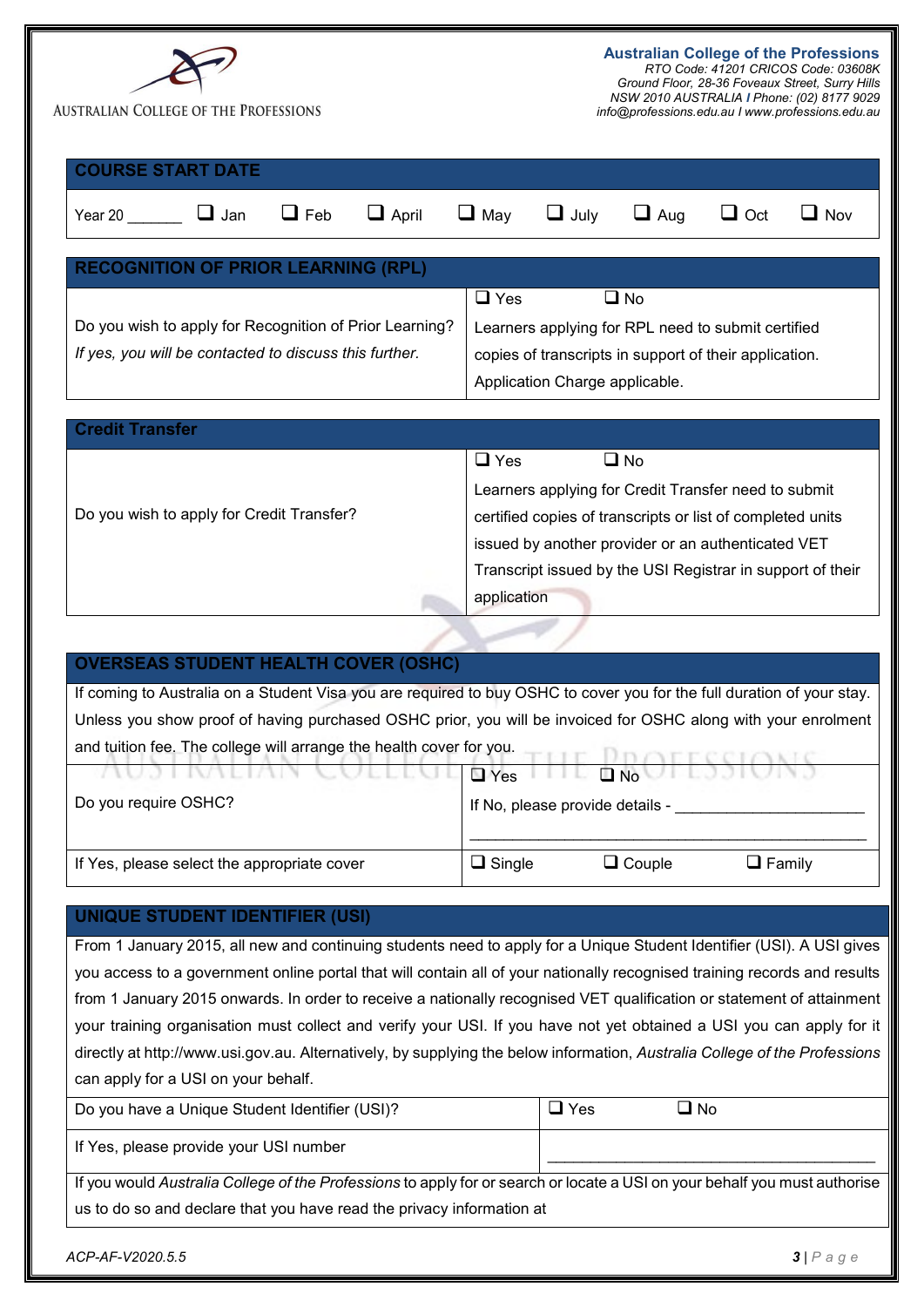

#### **AUSTRALIAN COLLEGE OF THE PROFESSIONS**

**Australian College of the Professions** *RTO Code: 41201 CRICOS Code: 03608K Ground Floor, 28-36 Foveaux Street, Surry Hills NSW 2010 AUSTRALIA I Phone: (02) 8177 9029 [info@professions.edu.au](mailto:info@professions.edu.au) I [www.professions.edu.au](http://www.professions.edu.au/)*

| https://www.usi.gov.au/system/files/documents/privacy notice 0 0.pdf<br>A hard copy of the privacy policy will be provided on request. |                   |                                  |                                                                                                                                                                                                                                |
|----------------------------------------------------------------------------------------------------------------------------------------|-------------------|----------------------------------|--------------------------------------------------------------------------------------------------------------------------------------------------------------------------------------------------------------------------------|
|                                                                                                                                        |                   |                                  |                                                                                                                                                                                                                                |
|                                                                                                                                        |                   |                                  |                                                                                                                                                                                                                                |
|                                                                                                                                        |                   |                                  | to sub - section 9(2) of the Student Identifiers Act 2014, for a USI on my behalf. I have read and I consent                                                                                                                   |
|                                                                                                                                        |                   |                                  | to the collection, use and disclosure of my personal information pursuant to the information detailed                                                                                                                          |
| at https://www.usi.gov.au/documents/privacy-notice-when-rto-applies-their-behalf                                                       |                   |                                  |                                                                                                                                                                                                                                |
|                                                                                                                                        |                   |                                  |                                                                                                                                                                                                                                |
|                                                                                                                                        |                   |                                  | Date: the contract of the contract of the contract of the contract of the contract of the contract of the contract of the contract of the contract of the contract of the contract of the contract of the contract of the cont |
|                                                                                                                                        |                   |                                  |                                                                                                                                                                                                                                |
|                                                                                                                                        |                   |                                  |                                                                                                                                                                                                                                |
| Additional Information for USI Application - only required if you do NOT have a USI                                                    |                   |                                  |                                                                                                                                                                                                                                |
| Please provide details for one of the forms of identity below:                                                                         |                   |                                  |                                                                                                                                                                                                                                |
| Town / City of Birth                                                                                                                   |                   |                                  |                                                                                                                                                                                                                                |
| <b>Australian Driver Licence</b><br>$\Box$                                                                                             | State:            |                                  | Licence number:                                                                                                                                                                                                                |
|                                                                                                                                        | Card number:      |                                  | Individual reference number:                                                                                                                                                                                                   |
|                                                                                                                                        |                   |                                  |                                                                                                                                                                                                                                |
| <b>Medicare Card</b>                                                                                                                   |                   |                                  | Card color:                                                                                                                                                                                                                    |
|                                                                                                                                        | Expiry date:      |                                  | $\Box$ Green<br>$\Box$ Blue<br>$\Box$ Yellow                                                                                                                                                                                   |
| ❏<br><b>Australian Passport</b>                                                                                                        | Passport number:  |                                  |                                                                                                                                                                                                                                |
| ❏<br>Non-Australian Passport                                                                                                           | Passport number:  |                                  | Expiry date:                                                                                                                                                                                                                   |
| (with Australian Visa)                                                                                                                 | Country of issue: |                                  |                                                                                                                                                                                                                                |
| ❏<br>Immicard                                                                                                                          | Immicard number:  |                                  |                                                                                                                                                                                                                                |
| <b>USI number</b>                                                                                                                      |                   |                                  |                                                                                                                                                                                                                                |
|                                                                                                                                        |                   |                                  | In accordance with section 11 of the Student Identifiers Act 2014, Australian College of the Professions will securely                                                                                                         |
|                                                                                                                                        |                   |                                  | destroy personal information which we collect from individuals solely for the purpose of applying for a USI on their                                                                                                           |
|                                                                                                                                        |                   |                                  | behalf as soon as practicable after we have made the application or the information is no longer needed for that                                                                                                               |
| purpose, unless we are required by or under any law to retain it.                                                                      |                   |                                  |                                                                                                                                                                                                                                |
|                                                                                                                                        |                   |                                  |                                                                                                                                                                                                                                |
| <b>ACCOMODATION AND AIRPORT PICKUP</b>                                                                                                 |                   |                                  |                                                                                                                                                                                                                                |
| Do you require accommodation?                                                                                                          |                   | $\Box$ Yes                       | $\square$ No                                                                                                                                                                                                                   |
|                                                                                                                                        |                   | If yes, how many weeks:          |                                                                                                                                                                                                                                |
|                                                                                                                                        |                   | $\Box$ Yes                       | $\square$ No                                                                                                                                                                                                                   |
| Do you require an airport pick up?                                                                                                     |                   | If yes, provide arrival details: |                                                                                                                                                                                                                                |
|                                                                                                                                        |                   |                                  |                                                                                                                                                                                                                                |
|                                                                                                                                        |                   |                                  |                                                                                                                                                                                                                                |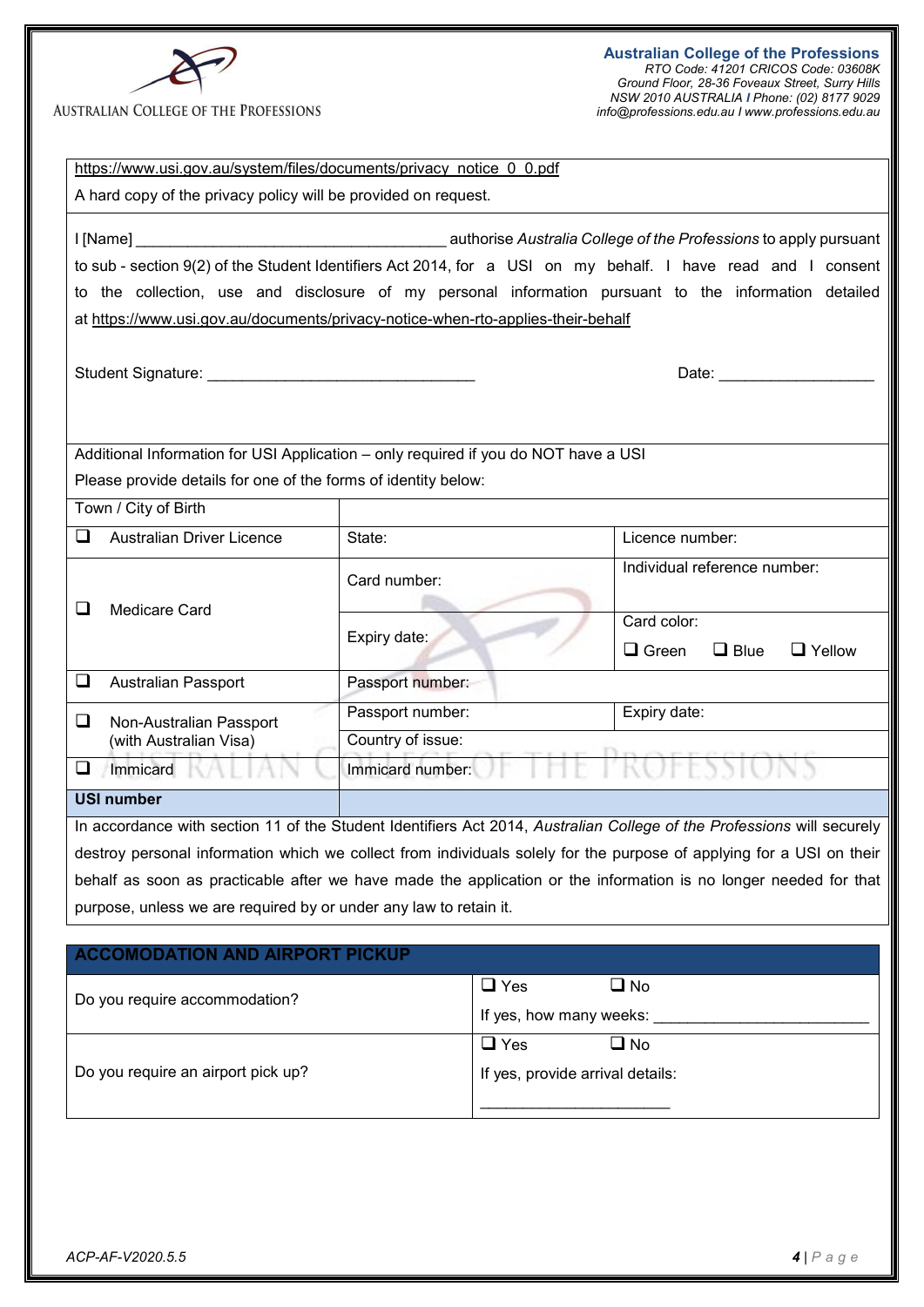|                                                                                                                  | <b>AUSTRALIAN COLLEGE OF THE PROFESSIONS</b>                                                                                                                                                                    |   | <b>Australian College of the Professions</b><br>RTO Code: 41201 CRICOS Code: 03608K<br>Ground Floor, 28-36 Foveaux Street, Surry Hills<br>NSW 2010 AUSTRALIA I Phone: (02) 8177 9029<br>info@professions.edu.au I www.professions.edu.au |
|------------------------------------------------------------------------------------------------------------------|-----------------------------------------------------------------------------------------------------------------------------------------------------------------------------------------------------------------|---|------------------------------------------------------------------------------------------------------------------------------------------------------------------------------------------------------------------------------------------|
|                                                                                                                  | How did you hear about Australian College of the Professions (ACP)?                                                                                                                                             |   |                                                                                                                                                                                                                                          |
| ❏                                                                                                                | Website                                                                                                                                                                                                         | ப | Exhibition                                                                                                                                                                                                                               |
| ⊔                                                                                                                | Friends / Relatives                                                                                                                                                                                             | ⊔ | Newspaper / Magazine                                                                                                                                                                                                                     |
| ❏                                                                                                                | Agent <b>Agent</b>                                                                                                                                                                                              | ப | Other                                                                                                                                                                                                                                    |
|                                                                                                                  |                                                                                                                                                                                                                 |   |                                                                                                                                                                                                                                          |
|                                                                                                                  | <b>APPLICATION CHECKLIST</b>                                                                                                                                                                                    |   |                                                                                                                                                                                                                                          |
|                                                                                                                  | Before submitting your application, please ensure all sections of the application form are completed and attach the                                                                                             |   |                                                                                                                                                                                                                                          |
|                                                                                                                  | following:                                                                                                                                                                                                      |   |                                                                                                                                                                                                                                          |
| ❏                                                                                                                | Certified copy of your passport                                                                                                                                                                                 | ❏ | Copy of your valid visa (if applicable)                                                                                                                                                                                                  |
| ❏                                                                                                                | Certified copies of your academic qualifications                                                                                                                                                                | ⊔ | Copy of your valid OSHC (if applicable)                                                                                                                                                                                                  |
| ⊔                                                                                                                | Certified copies of your English Language Proficiency                                                                                                                                                           | ⊔ | RPL Application (if applicable)                                                                                                                                                                                                          |
| ⊔                                                                                                                | Any other relevant document/s to support your application(as per entry requirements)                                                                                                                            |   |                                                                                                                                                                                                                                          |
|                                                                                                                  | <b>PRIVACY NOTICE</b>                                                                                                                                                                                           |   |                                                                                                                                                                                                                                          |
|                                                                                                                  | Under the Data Provision Requirements 2012, Australian College of the Professions (ACP) is required to collect                                                                                                  |   |                                                                                                                                                                                                                                          |
|                                                                                                                  | personal information about you and to disclose that personal information to the National Centre for Vocational                                                                                                  |   |                                                                                                                                                                                                                                          |
|                                                                                                                  | Education Research Ltd (NCVER).                                                                                                                                                                                 |   |                                                                                                                                                                                                                                          |
| Your personal information (including the personal information contained on this enrolment form and your training |                                                                                                                                                                                                                 |   |                                                                                                                                                                                                                                          |
|                                                                                                                  | activity data) may be used or disclosed by ACP for statistical, regulatory and research purposes. ACP                                                                                                           |   |                                                                                                                                                                                                                                          |
|                                                                                                                  | may disclose your personal information for these purposes to third parties, including:<br>> School - if you are a secondary student undertaking VET, including a school-based apprenticeship or<br>traineeship; |   |                                                                                                                                                                                                                                          |
|                                                                                                                  | Employer – if you are enrolled in training paid by your employer;<br>➤                                                                                                                                          |   |                                                                                                                                                                                                                                          |
|                                                                                                                  | Commonwealth and State or Territory government departments and authorised agencies;<br>➤                                                                                                                        |   |                                                                                                                                                                                                                                          |
|                                                                                                                  | NCVER;<br>➤                                                                                                                                                                                                     |   |                                                                                                                                                                                                                                          |
|                                                                                                                  | Organisations conducting student surveys; and<br>➤                                                                                                                                                              |   |                                                                                                                                                                                                                                          |
|                                                                                                                  | Researchers.<br>➤                                                                                                                                                                                               |   |                                                                                                                                                                                                                                          |
|                                                                                                                  | Personal information disclosed to NCVER may be used or disclosed for the following purposes:                                                                                                                    |   |                                                                                                                                                                                                                                          |
|                                                                                                                  | Issuing a VET Statement of Attainment or VET Qualification, and populating Authenticated VET Transcripts;<br>➤                                                                                                  |   |                                                                                                                                                                                                                                          |
|                                                                                                                  | facilitating statistics and research relating to education, including surveys;<br>➤                                                                                                                             |   |                                                                                                                                                                                                                                          |
|                                                                                                                  | understanding how the VET market operates, for policy, workforce planning and consumer information; and<br>➤                                                                                                    |   |                                                                                                                                                                                                                                          |
|                                                                                                                  | administering VET, including program administration, regulation, monitoring and evaluation.<br>➤                                                                                                                |   |                                                                                                                                                                                                                                          |
|                                                                                                                  | You may receive an NCVER student survey which may be administered by an NCVER employee, agent or third party                                                                                                    |   |                                                                                                                                                                                                                                          |
|                                                                                                                  | contractor. You may opt out of the survey at the time of being contacted.                                                                                                                                       |   |                                                                                                                                                                                                                                          |
|                                                                                                                  | NCVER will collect, hold, use and disclose your personal information in accordance with the Privacy Act 1988(Cth,),                                                                                             |   |                                                                                                                                                                                                                                          |
|                                                                                                                  | the VET Data Policy and all NCVER policies and protocols (including those published on NCVER's website at                                                                                                       |   |                                                                                                                                                                                                                                          |
|                                                                                                                  | www.ncver.edu.au)                                                                                                                                                                                               |   |                                                                                                                                                                                                                                          |